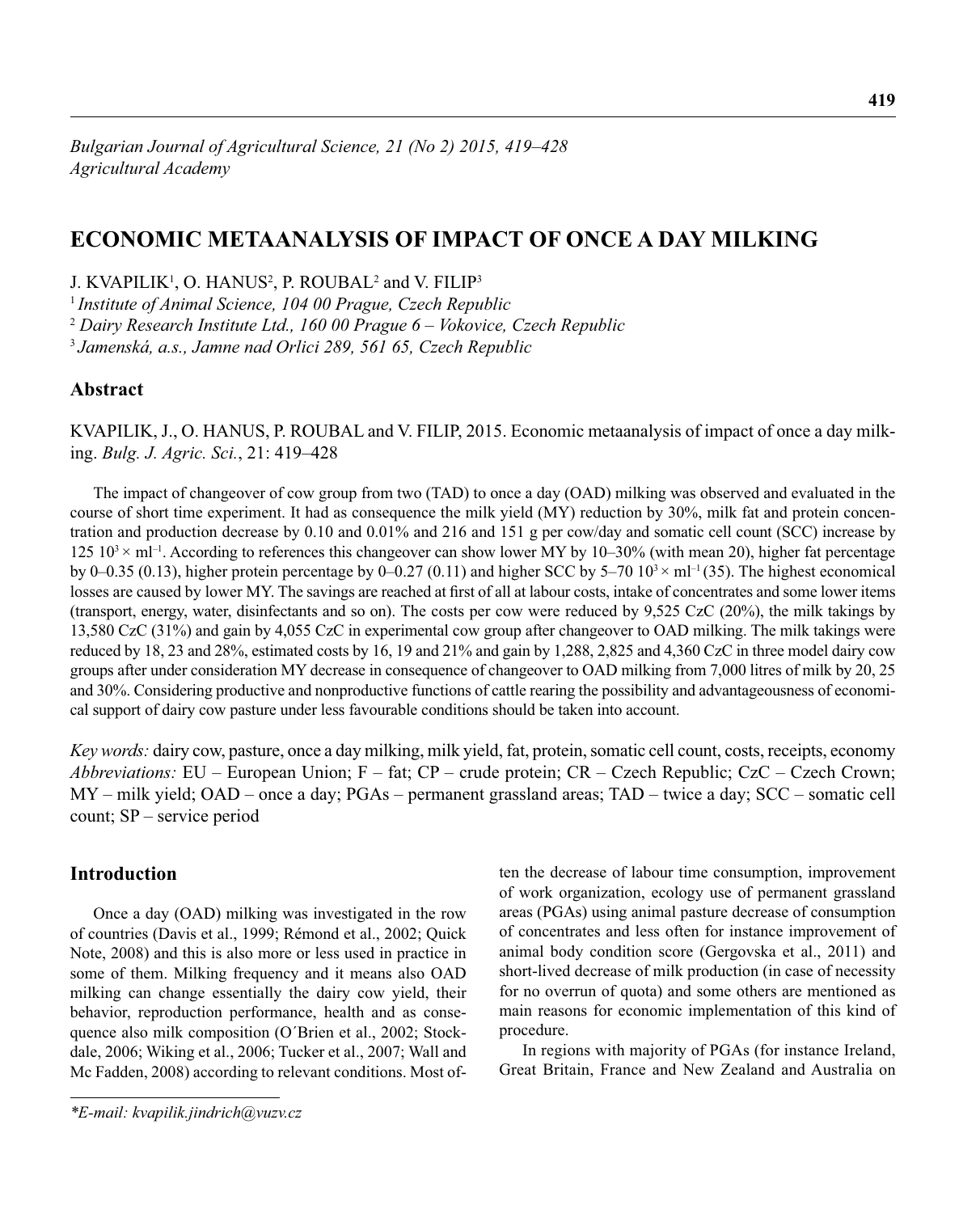north and south hemisphere) the dairy cows are milked once a day in order to improve the economic results of dairy cow rearing. Currently this technology is used also in European Union in connection with higher variability of farmer milk prices and also with prepared reform of the common agriculture policy which includes also abolishment of milk quota system in 2015 among others.

The goal of this paper is to point on some aspects of dairy cow OAD milking from milk production economy point of view by method of economic metaanalysis.

## **Materials and Methods**

#### *Analytical viewpoint and newly created database*

Metaanalysis is specific scientific method of quantitative research, which combines and evaluates previously published results about identical problem in statistical way. Is it one of proof in terms of scientific verification hierarchy and in general very forceful verification in research. Method consists of paper selection and statistical analysis according to metaanalysis limitation (data quality evaluation and data disqualification). Regarding this facts metaanalysis can improve a quantitative estimation reliability of results and conclusions as compared to individual studies. This economy calculation model is based on metaanalysis of broad scale of experimental data about once a day cow milking technology. One data source are data from experiments of other authors (Tables 1, 2, 3, 4, 5 and 6) and second source are our own experimental results (Hanuš et al., 2013) (Table 7) with additional evaluation in this paper (Table 8). Scientific papers from last ten years, which were specifically focused on OAD milking, were studied and main results were collected and noted into newly created database (Table 1, 2, 3, 4, 5, 6 and 7). Data were selected, concentrated, validated and analysed by basic statistical and economical procedures and evaluated as more variants model (Table 9 and 10).

### **Table 1**

|  |  | The differences in production and milk components between TAD and OAD milking (%) – metaanalysis sources |  |  |  |
|--|--|----------------------------------------------------------------------------------------------------------|--|--|--|
|--|--|----------------------------------------------------------------------------------------------------------|--|--|--|

| Source                   | Results            | Milk $(\%)$             | Fat                                           | Protein             |
|--------------------------|--------------------|-------------------------|-----------------------------------------------|---------------------|
| Tong et al., 2002        | own                | $-32^{1}$ and $-25^{2}$ | +0.06 <sup>1</sup> and +0.26 <sup>2</sup> (%) | $+0.15^{1/2}$ (%)   |
| Schaeren, 2004           | cited <sup>3</sup> | $-30$                   | $+3 - +4$ (g/kg)                              | $+1.5 - 2.0$ (g/kg) |
|                          | cited              | $-29$                   | $+0.13(%)$                                    | $+0.17(%)$          |
| Rémond et al., 2004      | own                | $-30$                   | $+3.4$ (g/kg)                                 | $+2.1$ (g/kg)       |
| Clark et al., 2006, 2007 | own                | $-20 - -30$             | $+2.8$ (g/litre)                              | $+1.5$ (g/litre)    |
| Kennedy, 2012            | cited              | $-30 - -35$             | $+0.2 - 0.5$ (%)                              | $0 - +0.2$ (%)      |
| Dalley and Hofmann, 2008 | own                | $-12$                   | $+0.02$ (%)                                   | $+0.27(%)$          |
| Glasneck, 2010           | cited              | $-17 - -30$             | $+0.10 - +0.35$ (%)                           | $+0.10 - +0.21$ (%) |
| Mean (estimation)        | X                  | $-25$                   | $+0.13(%)$                                    | $+0.11(%)$          |

<sup>1)</sup> Friesian breed;

2) Jersey breed;

3) results from France and New Zealand.

#### **Table 2**

### **The saving of working hours and somatic cell count (SCC) at OAD milking – metaanalysis sources**

| Working hour saving          |              |                                         | SCC ( $10^3 \times$ ml <sup>-1</sup> ) at daily milking <sup>1)</sup> |            |            |                          |
|------------------------------|--------------|-----------------------------------------|-----------------------------------------------------------------------|------------|------------|--------------------------|
| Source                       | Saving, $\%$ | Note                                    | Source                                                                | <b>OAD</b> | <b>TAD</b> | Difference <sup>2)</sup> |
| Anderle and Dalley, 2007     | 25.5         | mean of 22 farms                        | Dalley et al., 2007 b                                                 | 190        | 186        | $+4$                     |
|                              | 37.5         | per kg of milk dry matter <sup>3)</sup> | Tong et al., 2002                                                     | 155        | 90         | $+65$                    |
| Glasneck, 2010               | 28.6         | milking, feeding $+$ others             | Schaeren, 2004                                                        | 225        | 247        | $-22$                    |
| Guimaraes and Woodford, 2005 | 35.5         | milking                                 | Rémond and Pomiés, 2005                                               | 116        | 78         | $+38$                    |
| Anonym, 2008                 | 45.2         | milking                                 | Dalley and Hofmann, 2008                                              | 153        | 83         | $+70$                    |
| Armstrong and Ho, 2009       | 30.0         | milking                                 | Bayly, 2002                                                           | 155        | 90         | $+65$                    |
| Mean                         | 33.7         | X                                       | Mean                                                                  | 165        | 129        | $+36$                    |

<sup>1)</sup> mean of showed out values (for instance two breeds);

<sup>2)</sup> milking  $1 \times -$  milking  $2 \times$  daily;

<sup>3)</sup> comparison of experimental herds (milking 1x) with herd mean on New Zealand (milking  $2 \times$  daily).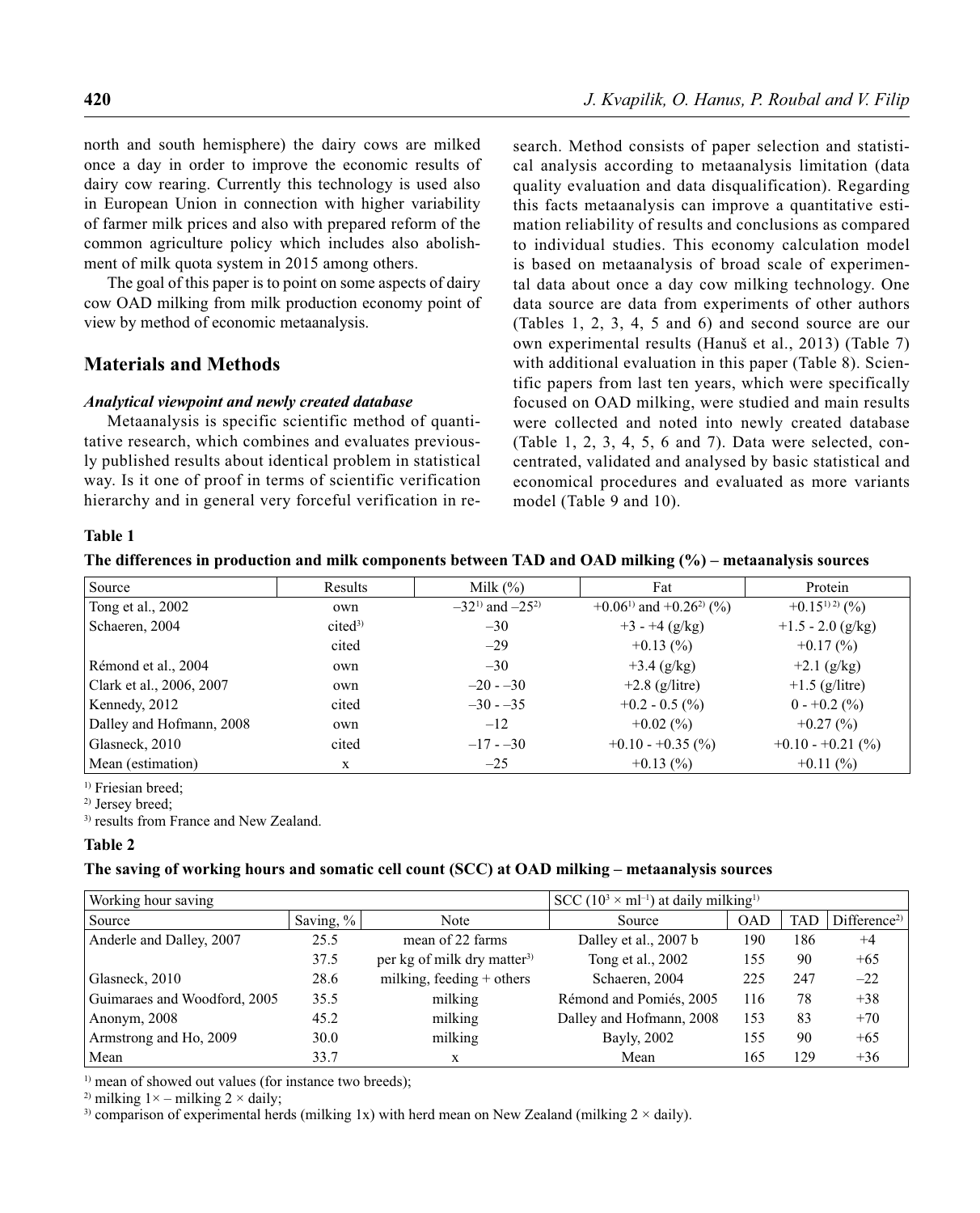| Source                | SP length (days) at milking |       | Difference $(OAD - TAD$ milking) |         |  |
|-----------------------|-----------------------------|-------|----------------------------------|---------|--|
|                       | <b>OAD</b>                  | TAD   | Davs                             | $\%$    |  |
| Tong et al., 2002     | 79.4                        | 90.2  | $-10.8$                          | $-12.0$ |  |
| Chauvin, 2005         | 105.4                       | 129.0 | $-23.6$                          | $-18.3$ |  |
| Guéguen et al., 2004  | 85.0                        | 102.0 | $-17.0$                          | $-16.7$ |  |
| Dalley et al., 2007 a | 100.0                       | 95.0  | $+5.0$                           | $+5.3$  |  |
| $\vert$ Cooper, 2000  | 102.0                       | 89.2  | $+12.8$                          | $+14.3$ |  |
| Mean                  | 94.4                        | 101.1 | $-6.7$                           | $-6.6$  |  |

**The service period (SP) length in dairy cow groups with OAD and TAD milking – metaanalysis sources**

## **Table 4**

**Table 5**

**The change in farm working expenses (%) following the switch from TAD to OAD milking (22 New Zealand commercial dairy farms) – metaanalysis sources**

| Cost item               | Change in farm working expenses, % |                     |  |  |  |
|-------------------------|------------------------------------|---------------------|--|--|--|
|                         | Mean change                        | Range               |  |  |  |
| Shed expenses           | $-68$                              | from $-11$ to $-81$ |  |  |  |
| Electricity             | $-38$                              | from $+21$ to $-44$ |  |  |  |
| Vehicle expenses        | $-38$                              | from $+10$ to $-53$ |  |  |  |
| Fertilisers             | $-32$                              | from $+5$ to $-51$  |  |  |  |
| Herd improvement        | $-25$                              | from $+63$ to $-48$ |  |  |  |
| Wages                   | $-24$                              | from $+12$ to $-40$ |  |  |  |
| Pasture and supplements | $-17$                              | from $+6$ to $-32$  |  |  |  |
| Animal health           | $-7$                               | from $+12$ to $-26$ |  |  |  |

*Source*: Anderle and Dalley (2007), cit. Dalley and Hoffmann (2008)

### *Results of literature sources used for metaanalysis*

The main indicators reported in the literature which may be affected due to switching from TAD to OAD milking include production, composition (fat and protein) and а quality of milk (somatic cells count), working time input (especially for milking), feed costs and some other items (energy, water, disinfectants), health and fertility of cows, etc. Regarding to the lot of factors affecting milk production (production and natural conditions, breed, housing, feeding, human factors, agricultural policy, sales, etc.) is detected considerable variability in the impact of changes in the number of daily milking on results of rearing of dairy cows.

At relatively high variability (Table 1) can be estimated that switching from TAD to OAD milking results in a decrease in milk production per cow per year on average by 25% and increase fat and protein content in milk by 0.13 and 0.11%. This trend is confirmed by other literature data.

## **The economic indicators of TAD and OAD milking of cows (Germany) – metaanalysis sources**

| Indicator                               | Unit            | Daily cow milking           |                       |              |  |  |
|-----------------------------------------|-----------------|-----------------------------|-----------------------|--------------|--|--|
|                                         |                 | TAD $(100\%)$ <sup>1)</sup> | $OAD (83\frac{9}{1})$ | OAD $(70\%)$ |  |  |
| Milk per cow and year                   | kg/cow          | 6,700                       | 5,560                 | 4,690        |  |  |
| Fat / Protein content                   | $\frac{0}{0}$   | 4.1 / 3.6                   | 4.4/3.8               | 4.4 / 3.8    |  |  |
| Milk price                              | E/kg            | 0.31                        | 0.33                  | 0.33         |  |  |
| Milk receipts                           | $E$ /cow        | 2,077                       | 1,835                 | 1,648        |  |  |
| Revenues (total receipts) <sup>2)</sup> | $E$ /cow        | 2,486                       | 2,244                 | 1,957        |  |  |
| Identical items <sup>3)</sup>           | $E$ /cow        | 1,636                       | 1,636                 | 1,636        |  |  |
| Feeding concentrates                    | $\epsilon$ /cow | 334                         | 284                   | 269          |  |  |
| Veterinary care                         | $E$ /cow        | 59                          | 69                    | 69           |  |  |
| Fixed costs on quota                    | $E$ /cow        | 305                         | 253                   | 213          |  |  |
| $\text{Total costs}^{4)}$               | $E$ /cow        | 2,334                       | 2,242                 | 2,187        |  |  |
| Gain (Profit)                           | $E$ /cow        | 152                         | $\overline{c}$        | $-230$       |  |  |
| Rentability rate                        | $\frac{0}{0}$   | 6.5                         | 0.1                   | $-10.5$      |  |  |

*Source*: Glasneck, 2010

<sup>1)</sup> milk production per cow and year;

<sup>2)</sup> including 179  $\epsilon$  for sold calves and 230  $\epsilon$  for sold (cows) fatstock (760  $\epsilon$  per head);

<sup>3)</sup> herd alteration 360 €; calf reading 50 €; insemination 26 €; roughage 600 €; other variable costs 200 €; fixed costs 400 € (stables, buildings, machinery);

4) without labour costs (recoverable from gain)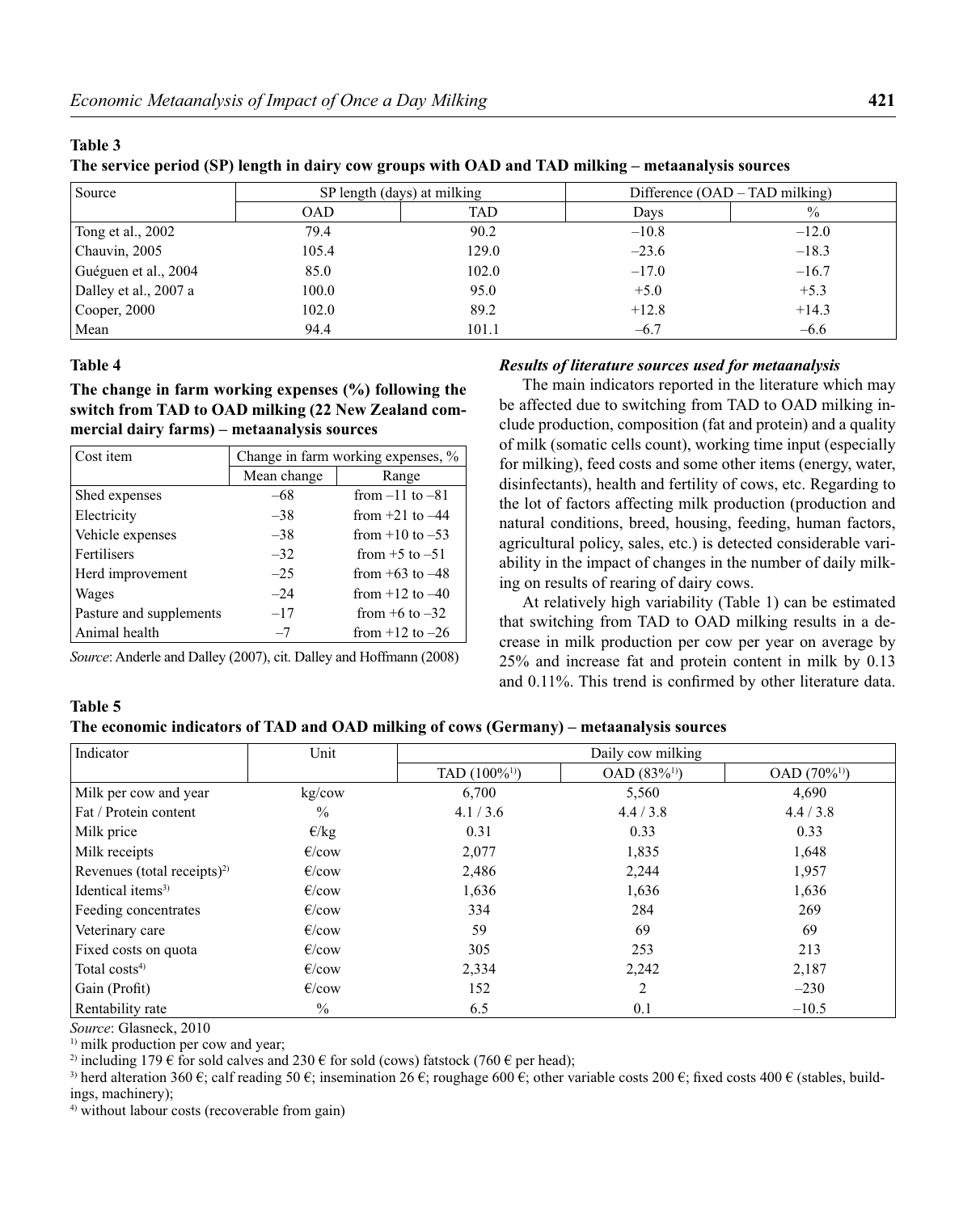## **The economic farm surplus (\$/hectare (ha)) calculations (three year average) of TAD and OAD milking of cows (New Zealand) – metaanalysis sources**

| Indicator <sup>1)</sup> | Unit                          | TAD milking    | OAD milking   | TAD/OAD <sup>2</sup> |
|-------------------------|-------------------------------|----------------|---------------|----------------------|
| Stocking rate           | cow/ha                        | 3.8            | 4.4           | 3.9                  |
| Days in milk            | $\mathbf n$                   | 278            | 269           | 274                  |
| Milk                    | kg/cow                        | $3,102(100\%)$ | 2,542(82%)    | $3,089(100\%)$       |
| Fat / Protein           | kg/cow                        | 197/132        | 162/115       | 184/131              |
| Milk solids farm price  | $\frac{\sqrt{2}}{2}$          | $4.10 - 4.53$  | $4.10 - 4.53$ | $4.10 - 4.53$        |
| Total income (Receipts) | $\frac{\pi}{2}$               | 5,842          | 5,881         | 5,934                |
|                         | $\sqrt{\text{c}}$             | 1,537          | 1,351         | 1,51                 |
| Total expenses (Costs)  | $\frac{\text{}}{\text{ha}}$   | 4,501          | 4,34          | 4,392                |
|                         | $\frac{\text{S}}{\text{cow}}$ | 1,184          | 997           | 1,118                |
| Gain (Profit)           | $\frac{\text{S}}{\text{A}}$   | 1,341          | 1,541         | 1,542                |
|                         | $\frac{\text{S}}{\text{cow}}$ | 353            | 354           | 392                  |
| Rentability rate        | $\%$                          | 30             | 36            | 35                   |

*Source*: Dalley and Hofmann, 2008

 $<sup>1</sup>$  mean from three years (since 2005 to 2007);</sup>

2) combination of both ways

#### **Table 7**

#### **The chosen indicators of dairy cow groups with OAD and TAD milking – own cited experimental data**

| Indicator            | Unit                   | Daily cow milking |            | Difference  | P, difference significance |
|----------------------|------------------------|-------------------|------------|-------------|----------------------------|
|                      |                        | OAD               | <b>TAD</b> | $OAD - TAD$ |                            |
| Milk per cow and day | kg                     | 11.11             | 15.79      | $-4.68$     | ${}_{0.001}$               |
| Milk fat             | $\frac{0}{0}$          | 4.13              | 4.23       | $-0.10$     | > 0.05                     |
| Milk protein         |                        | 3.14              | 3.15       | $-0.01$     | > 0.05                     |
| Somatic cell count   | $10^3 \times m l^{-1}$ | 218               | 89         | $+125$      | ${}_{0.001}$               |
| Milk freezing point  | $\circ$ C              | $-0.5260$         | $-0.5254$  | $-0.0006$   | > 0.05                     |

*Source*: Hanuš et al., 2013

## **Table 8**

#### **The fat and protein production in dairy cow groups with OAD and TAD milking – own experimental data**

| Indicator      |         | Unit  | Daily cow milking |     | Difference | P, difference significance |
|----------------|---------|-------|-------------------|-----|------------|----------------------------|
|                |         |       | <b>TAD</b><br>OAD |     | OAD – TAD  |                            |
| Day production | Fat     | gramm | 450               | 666 | $-216$     | $\leq 0.001$               |
|                | Protein |       | 345               | 496 | $-151$     | < 0.001                    |

Additional calculation from cow milk yield and milk component concentrations

The decline in milk production reported e.g. Rémond and Pomiés (2005) by 20–38%, Guimaraes and Woodford (2005) 20–50%, Reveley (2007) by 1–13% (total milk dry matter), Tipples et al. (2007) by 12–19%, Phyn et al. (2010) by 10– 40% (24 figures by 11 authors), Bayly (2002) by  $7-30%$  (at significant increase in the protein content and dry matter in milk) and others.

Literature data about the decline in labour input (labour costs) and the development of somatic cells count (SCC) in milk after switching to OAD milking are shown in Table 2. Reported saving of working time for milking respectively saving on all work related to the care of dairy cow is varying between 25 and 45%. The average reduction of work due to switching from TAD to OAD milking can be estimated according to published data on 35%.

Of the six published results about the effect of OAD milking of cows on SCC per 1 ml of milk (Table 2) in one case is reported a decrease (by 22  $10<sup>3</sup> \times$  ml<sup>-1</sup> and 9%) and in the remaining six cases increase in SCC (by  $4-70$   $10^{3} \times$ ml<sup>-1</sup> and by 2–85% respectively) in comparison with TAD milking. The average increase of SCC is equal to 35  $10^{3} \times$ ml<sup>-1</sup> and 28% approximately. Due to the requirement of EU and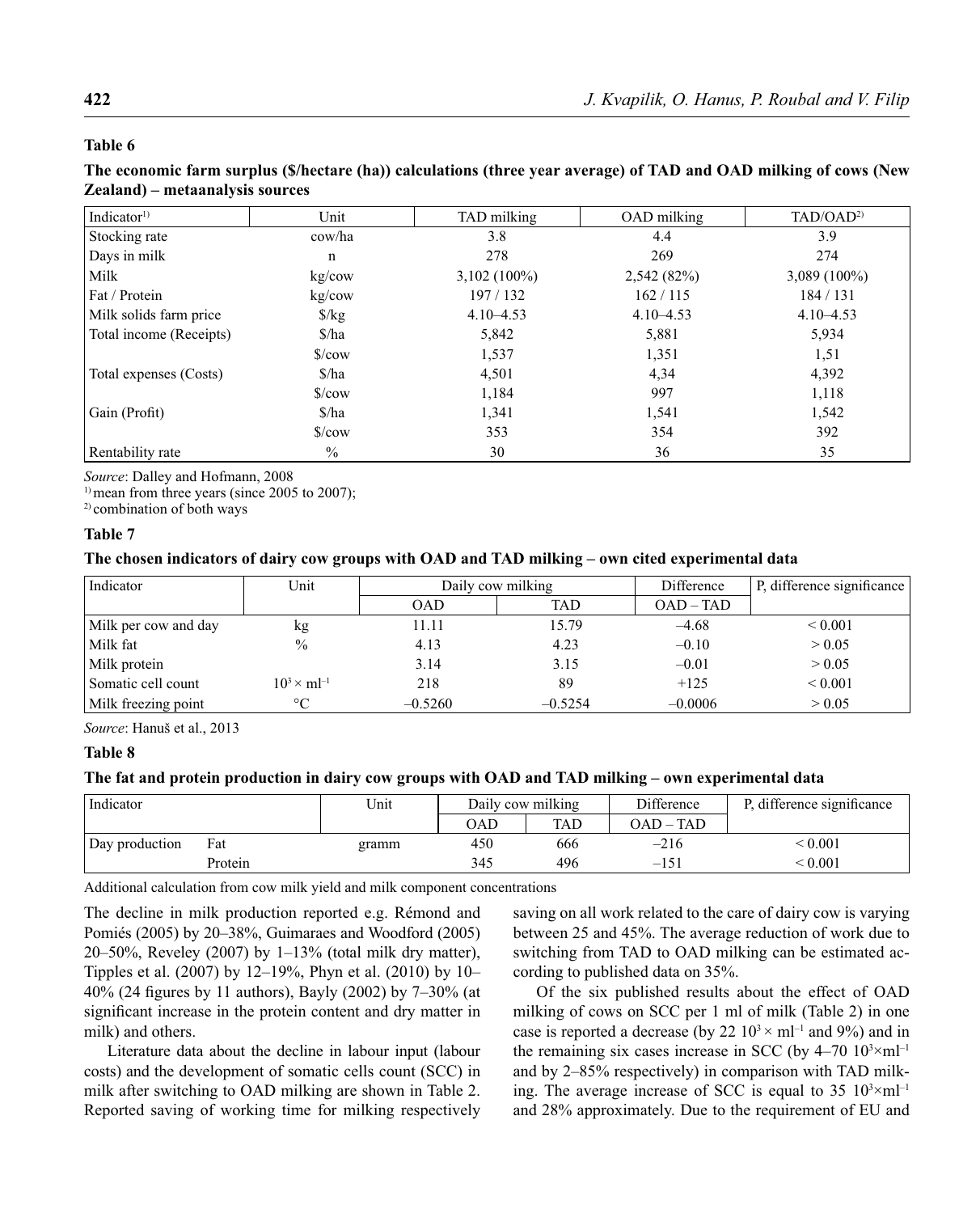#### The input figures for estimation of economic impacts of daily milking – economic metaanalysis

| Indicator                 |              | Unit                  |                             | Experiment $(E)$ + calculations |                             | Model (M) calculation |                |             |
|---------------------------|--------------|-----------------------|-----------------------------|---------------------------------|-----------------------------|-----------------------|----------------|-------------|
|                           |              |                       | Initial state <sup>1)</sup> | E                               | Initial state <sup>1)</sup> | M1                    | M <sub>2</sub> | M3          |
| Milk per cow              |              | $\frac{0}{0}$         | 100                         | 70                              | 100                         | 80                    | 75             | 70          |
|                           |              | litres                | 5,760                       | 4,030                           | 7,000                       | 5,600                 | 5,250          | 4,900       |
| Feeding $costs2$          | Concentrates | $\frac{0}{0}$         | 100                         | 32                              | 100                         | 63                    | 54             | 45          |
|                           |              | CzC/cow               | $8,960^{3}$                 | $2,905^{3}$                     | $13,300^{3}$                | $8,400^{3}$           | $7,175^{3}$    | $5,950^{3}$ |
|                           | Others       | CzC/cow               | 13,850                      | 13,850                          | 13,850                      |                       | 13,850         |             |
|                           | Total        |                       | 22,810                      | 16,755                          | 27,150                      | 22,250                | 21,025         | 19,800      |
| Labour $costs2$           |              | $\frac{0}{0}$         | 100                         | 80                              | 100                         |                       | 80             |             |
|                           |              | CzC/cow               | 9,850                       | 7,880                           | 9,850                       |                       | 7,880          |             |
| Content                   | Fat          | $\frac{0}{0}$         | 4.23                        | 4.13                            | $4.00^{4}$                  |                       | 4.13           |             |
|                           | Protein      |                       | 3.15                        | 3.14                            | $3.50^{4}$                  |                       | 3.61           |             |
| <b>SCC</b>                |              | $103 \times m l^{-1}$ | 90                          | 215                             | 130                         |                       | 165            |             |
| Other items <sup>5)</sup> |              | CzC/cow               | 14,180                      | 12,680                          | 14,180                      |                       | 12,680         |             |
| Milk receipts             |              | CzC/litre             | $8.10^{6}$                  | 8.03                            | $8.10^{6}$                  |                       | 8.31           |             |

 $<sup>1</sup>$  twice a day (TAD) milking;</sup>

<sup>2)</sup> according to file of enterprises in 2012 (Kvapilík et al., 2012);

<sup>3)</sup> the consumption of concentrates 0.5 kg over production effect of roughage 3,200 kg of milk, 1 kg = 7.00 CzC;

 $<sup>4)</sup>$  according to milk recording results in 2011/12 in dairy cows of Czech Fleckvieh breed;</sup>

<sup>5)</sup> lower energy consumption at once a day milking, cheaper feed transport and manure transport, higher costs about pasture fencing and so on (there is thought over with savings of costs by 1,500 CzC per cow and year);

6) the average purchase price for January-May 2013, the Czech Republic (Results of milk investigation 2013)

## **Table 10**

**The estimation of economic indicators of milk production at TAD and OAD milking – economic metaanalysis**

| Indicator                           | Unit        | Experiment $(E)$ + calculations |          |                             | Model (M) calculation |                |          |
|-------------------------------------|-------------|---------------------------------|----------|-----------------------------|-----------------------|----------------|----------|
|                                     |             | Initial state <sup>1)</sup>     | E        | Initial state <sup>1)</sup> | M1                    | M <sub>2</sub> | M3       |
| Milk                                | litre/cow   | 5,760                           | 4,030    | 7.000                       | 5,600                 | 5,250          | 4,900    |
| Milk Receipts <sup>2)</sup> CzC per | cow         | 44,323                          | 30,743   | 53,865                      | 44,209                | 41,446         | 38,683   |
|                                     | feeding day | 121                             | 84       | 148                         | 121                   | 114            | 106      |
|                                     | milk litre  | 8.10                            | 8.03     | 8.10                        | 8.31                  | 8.31           | 8.31     |
| Total costs CzC per                 | cow         | 46,840                          | 37,315   | 51,180                      | 42,810                | 41,585         | 40,360   |
|                                     | feeding day | 128                             | 102      | 140                         | 117                   | 114            | 111      |
|                                     | milk litre  | 8.56                            | 9.75     | 7.70                        | 8.05                  | 8.34           | 8.67     |
| Gain (Profit) CzC per               | cow         | $-2,517$                        | $-6,572$ | 2,685                       | 1,399                 | $-139$         | $-1,677$ |
|                                     | feeding day | $-6.90$                         | $-18.01$ | 7.36                        | 3.83                  | $-0.38$        | $-4.59$  |
|                                     | milk litre  | $-0.46$                         | $-1.72$  | 0.40                        | 0.26                  | $-0.03$        | $-0.36$  |
| Rentability                         | $\%$        | $-5.4$                          | $-17.6$  | 5.2                         | 3.3                   | $-0.3$         | $-4.2$   |

<sup>1)</sup> twice a day (TAD) milking;

2) per 95% of milked milk (scavage rate 95%)

national legislation on SCC in cow milk (geometric mean of three months  $\leq 400 \, 10^{3} \times$ ml<sup>-1</sup>) and in the Table 2 reported SCC when TAD milking (83–247, mean 129  $10<sup>3</sup> \times$  ml<sup>-1</sup>) and OAD milking  $(116-225, \text{ mean } 165 \ 10^{3} \times \text{ml}^{-1})$  was used it is clear that higher SCC in milk during OAD milking does not affect the farmer milk price negatively in most of cases. For example in Bavaria the  $SCC \leq 300 \ 10^{3} \times ml^{-1}$  (Güteprüfung der Anlieferungsmilch) is required for milk in class "S" (Super). This means that the cow milk SCC is markedly lower than limit for the "S" milk in case of TAD and OAD milking. Relatively little attention is paid to total bacteria count in milk and number of daily milking in the literature. No relationship between both indicators found Bayly (2002) and Tong et al. (2002), higher proportion of bacteriological negative udder quarters during OAD milking was found out by Cooper (2000).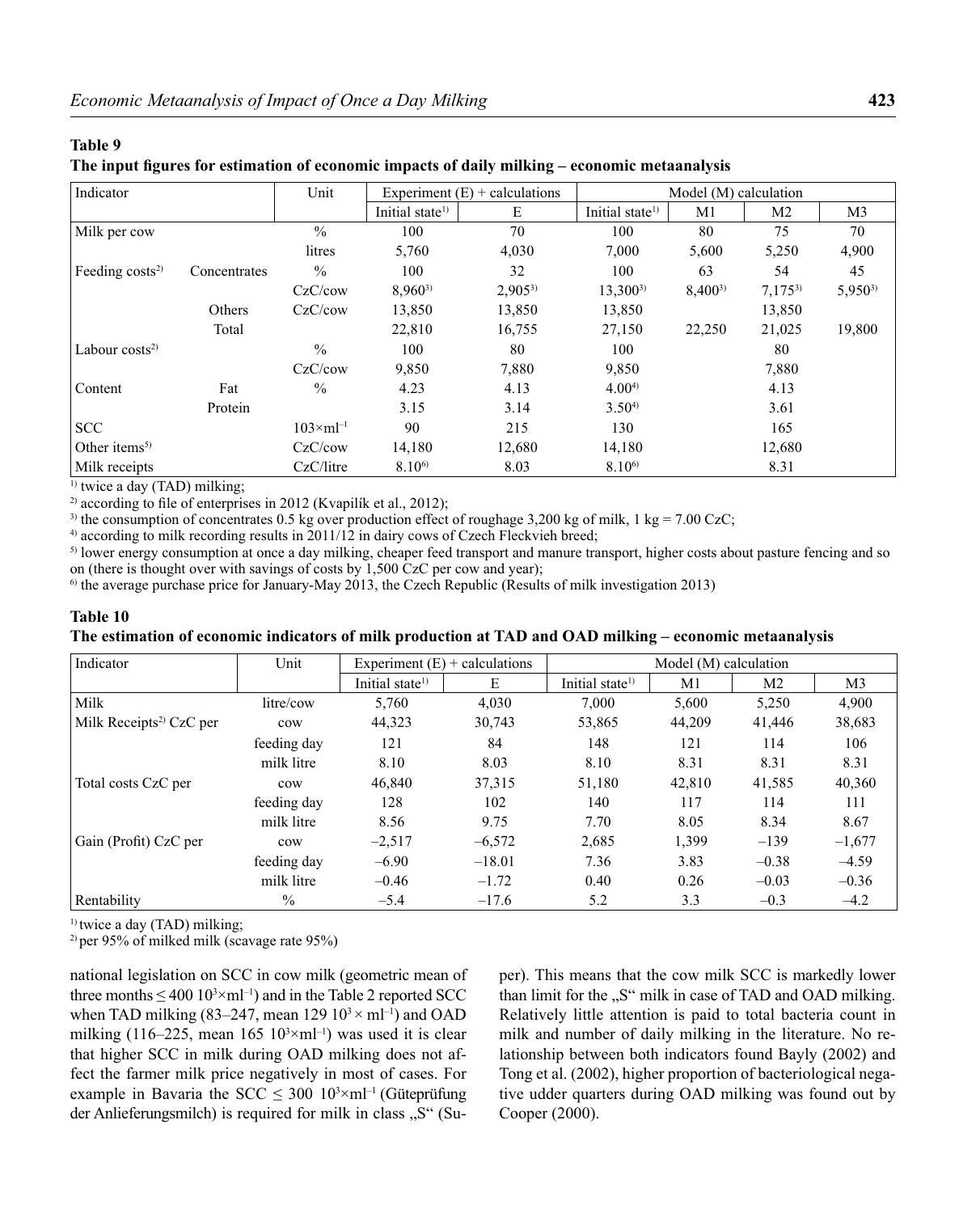| Animal                | Pastured animals |           |         | Pasture   |         |
|-----------------------|------------------|-----------|---------|-----------|---------|
|                       | Head             | $^{0/1)}$ | Hectare | $^{0/2)}$ |         |
| Cattle                | 389,421          | 29.3      | 367,319 | 39.5      | $\circ$ |
| $\vert$ Sheep + Goats | 177,017          | 89.2      | 39,721  | 4.3       |         |
| Horses                | 20,052           | 80.1      | 22,280  | 2.4       |         |
| Total (Mean)          | 586,490          | 37.7      | 429,320 | 46.2      | 8.8     |

**Pasture of farm animals in the Czech Republic (2010) – data for discussion in conclusion**

*Source*: CSO (Agrocensus, 2010)

 $1)$  from figures in 2010;

 $2)$  from total area of permanent grassland in 2010;

3) mean pasture stay period of animals

The evaluation of various indicators of fertility is more often in groups of cows with TAD and OAD milking as well. Because the open days are relatively reliable and economically well evaluable indicator (days from calving to conception, service period - SP) there is given its reported length in the Table 3.The variability (from –24 to +13 days) and a small difference in the total number after all inseminations pregnant cows (96 and 93%) (Dalley and Hofmann, 2008) shows that SP and other fertility indicators are not affected significantly on average by number of daily milking.

The variability of production indicators in the both groups of dairy cows influences the profit figure per cow and year. This is confirmed by results shown in the Table 4 (Anderle and Dalley, 2007) and also by a few selected indicators of economy evaluation of two different sets in Germany and New Zealand. In German calculation (Table 5) there is obvious that the economic results of milk production after switching to OAD milking are getting worse according to decreasing of milk yield. The reduction of milk production per cow and year by 1,140 and 2,010 kg (by 17 and 30%) resulted in reduction of profit figures by  $155$ and 380  $\epsilon$  per cow and year. Opposite results were found in New Zealand over a three year experiment (Table 6). At low milk yield in New Zealand (about 3,100 kg at TAD and 2,540 kg at OAD milking) the data presented in the Table 6 point to the same revenues per hectare at TAD and OAD milking and lower (by 12%) per dairy cow at OAD milking. In per hectare OAD milking as compared with TAD milking most costs items decreased (e.g. wages by 8.4%, energy consumption by 14.6%, cost of silage production by 28% etc.) and only some costs items increased (for example costs of grassland restoring by 14.2%).

The published data show that the economic impacts of switching from TAD to OAD milking are influenced by numerous factors, of which main are the development of milk production, input and organization of work and appropriate conditions for cow grazing.

This summary result survey about OAD milking from above mentioned papers (Tables 1, 2, 3, 4, 5 and 6) created new database for own scientific revaluation using metaanalysis method in combination with other suitable records and our own experimental OAD milking results.

## *Economical metaanalysis*

The estimation of impact of OAD milking on economic results of milk production goes out from database which was obtained (Hanuš et al., 2013) (Table 7) in the course of our short–period experiment (3.5 month; Table 8) by result evaluation of control (twice a day milking) and experimental cow group in binding stable and also from domestic and abroad professional publications. Economic and some production indicators of cow rearing in the Czech Republic  $(CR)$  are assumed from file results of sixty agricultural enterprises with milk production in 2012 – Research Institute of Animal Production, Uhríneves, v.v.i. (Kvapilík et al., 2012), and also from results of milk recording in the CR in control year 2011/2012 (CMBA, 2013; Kvapilík et al., 2013). The OAD milking effect on milk production economic indicators was calculated using model from mentioned and presupposed production indicators. The results were processed and evaluated by current methods and procedures. Abroad data were recalculated to Czech currency in ratio:  $1 \epsilon = 26.0$  CzC; 1 NZ\$ (New Zealand dollar) = 16.0 CzC.

## *Data statistical treatment in metaanalysis*

Statistical parameters were calculated from newly created database. Programme Microsoft Excel was used for investigation of data mean values and their variability and also to testing of statistical hypothesis about significance  $(t - test criterion)$  of mean differences in milk indicators between experimental group and control group of dairy cows.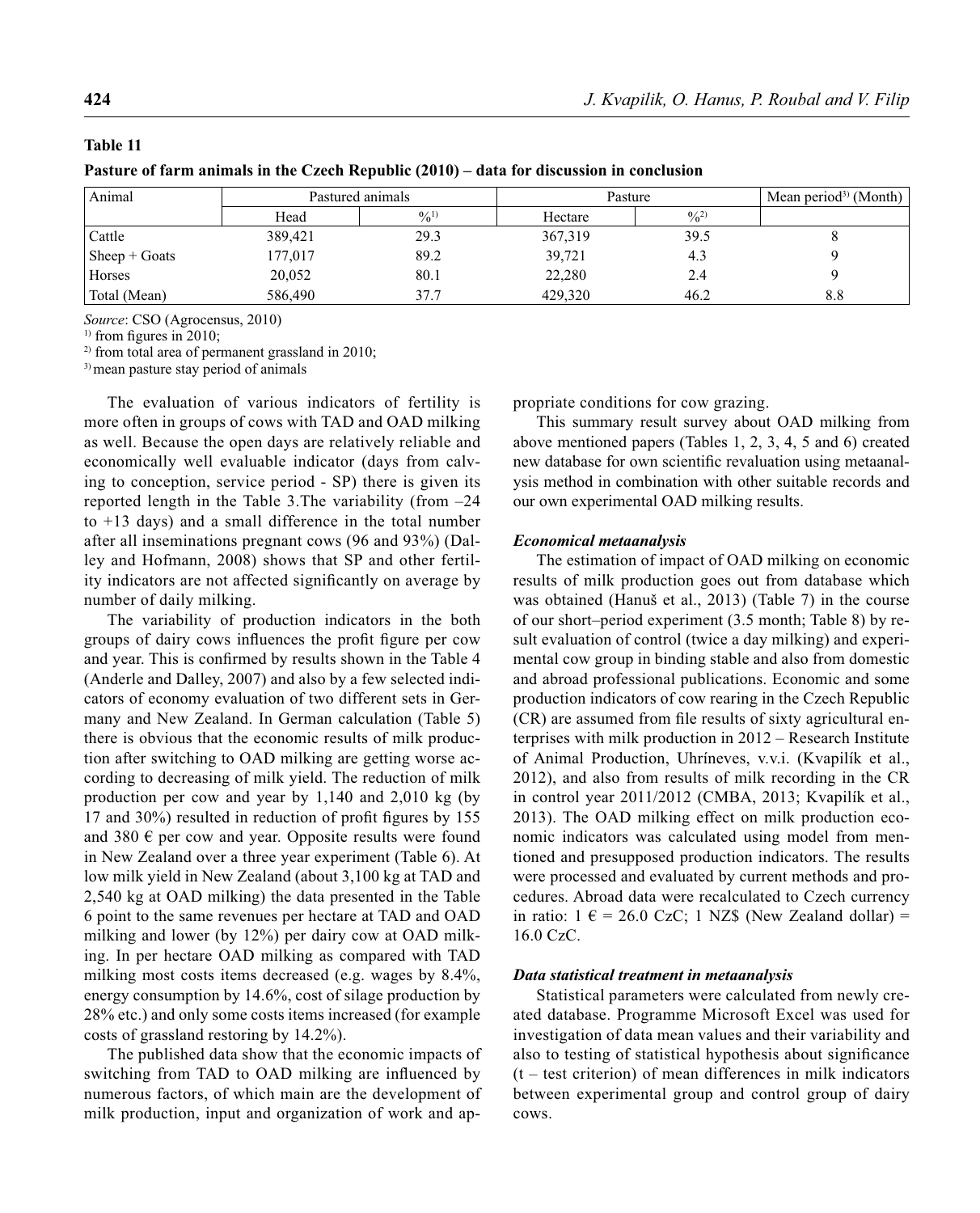## *Experimental animals, their conditions and milking technology*

The Czech Fleckvieh breed was kept in experimental herd (105 heads of dairy cows) with mean milk yield (MY) 5,000 kg per standardized (305 days in milk) lactation as low-input cattle farm (Hanuš et al., 2013). The altitude of cow binding stable (550 m) and herd pasture varied from 550 to 650 m. The cows were milked twice a day (control group 2,  $n = 8$  dairy cows, whole experiment and also experimental group 1,  $n = 5$ , at the beginning of the experiment in preparation period) with asymmetric interval 13/11 hours (morning/evening) using classical pipeline milking equipment. Then the group 1 was milked once a day in morning period to the end of experiment. Experiment duration was 3.6 months from March  $29<sup>th</sup>$  to July 17<sup>th</sup> 2012. Cows were sampled weekly using Tru-Test flow meters. There were obtained 45 (group 1) and 72 (group 2) milk samples. There were 11 sampling days in total, 2 in preparation and 9 in experimental period. First two experimental sampling days were under winter feeding and 7 under half day pasture. The cows were in  $1<sup>st</sup>$  and  $2<sup>nd</sup>$  lactation month at the beginning and in  $5<sup>th</sup>$  and  $6<sup>th</sup>$  lactation month at the end of experiment. So, the experiment was carried out in 1st half of lactation which is more important in terms of milk production efficiency. Average cow lactation numbers were 3.2 (group 1) and 4.6 (group 2). Dairy cows were fed in stable (winter feeding: grass-clover silage, hay and concentrates according to milk yield) at the beginning of experiment and using pasture with stable feeding (grass-clover silage 10 kg per head and day, hay and concentrates and *ad libitum*  half day pasture) from third experimental sampling day. The feeding was comparable between groups. Of course, the dry matter intake was lower in group 1 regarding reduced MY.

Experimental design with schedule of dairy cow feeding and milking was comparable between both groups. In general, nutrition and technology conditions were identical for cow groups, 1 and 2. In this way the possible significant impacts of factors such as climate, season, barn microclimate, milking equipment, technology and staff on dairy cow behavior, reproduction performance, MY and quality and also somatic cell count, which were described by Ayadi et al. (2003), Koc and Kizilkaya (2009), Polák et al. (2011), Erbez et al. (2012), Vecera et al. (2012) and Toušová et al. (2013), were eliminated due to used experimental design.

## *Milk sample analyses*

The analytical procedures were in case of investigated milk components (Table 8) carried out as follows: – the fat  $(F; g \times 100 \, g^{-1}, %$  and crude protein (CP; total N  $\times$  6.38, g

 $\times$  100g<sup>-1</sup>, %) were measured using Lactoscope IRFT (Delta Instruments, The Netherlands); – this was regularly calibrated according to reference method results  $(F = extrac$ tion–gravimetric method according to Röse–Gottlieb; CP = Kjeldahl´s mineralization-distillation-titration method);  $-$  the instrument was included in proficiency testing with regularly successful results; – the wide-spread result uncertainties were  $\pm 2.77\%$  for F ( $\pm 0.101$  for original unit) and  $\pm$  2.59% for CP ( $\pm$  0.085).

## **Results and Discussion**

The row of milk indicators, some of which were influenced by switching from TAD to OAD milking of cows and these could have an impact on economical results of milk production, was noted in the framework of fifteen weeks of experimental period by Hanuš et al. (2013). The statistically significant differences were found in somatic cell count and in daily milk, F and CP production (Table 7 and 8). The decrease of daily milk production after switching from TAD to OAD milking by 4.68 kg and 30% agrees with variability which was mentioned by other authors (Table 1). The lower daily milk yield is more important reason of lower daily fat and protein production (by  $216$  and  $151$  g; Table 8) as small, insignificant and usually only singular (Table 1 and 7) decrease of content of both mentioned components in milk (by 0.10 and 0.01%). SCC increase after switching from TAD to OAD milking (by  $125 \frac{10^3 \times m l^{-1}}{24}$  and  $140\%$ ; Table 7) is high in comparison to mean results in the Table 2 nevertheless SCC satisfies EU and Czech demand on good milk quality ( $\leq 400$ )  $10^{3}$ ×ml<sup>-1</sup>) also in experimental group (218  $10^{3}$  × ml<sup>-1</sup>) and for instance also Bavaria demand on S classification of raw milk ( $\leq 300$   $10^3 \times$  ml<sup>-1</sup>).

The effect of switching from TAD to OAD milking is evident from one experimental file and three model data files. The first file respects the results which were investigated in short term experiment and estimation (model calculated derivation) of unidentified indicators (mark E), three simple model calculations (mark M1, M2 and M3) go out from acquisitions which were derived from literature data and from other relevant sources and these diverges mutually only by different milk yield per cow and year. This is studied with parameters which are shown in the Table 9 for model calculation of four mentioned variants of changes of indicators at daily milking number switching. The experimental file calculates with current milk yield at OAD and TAD milking which was noted in the course of experimental period (difference 4.68 kg and 30% of milk per cow and day). Model calculations think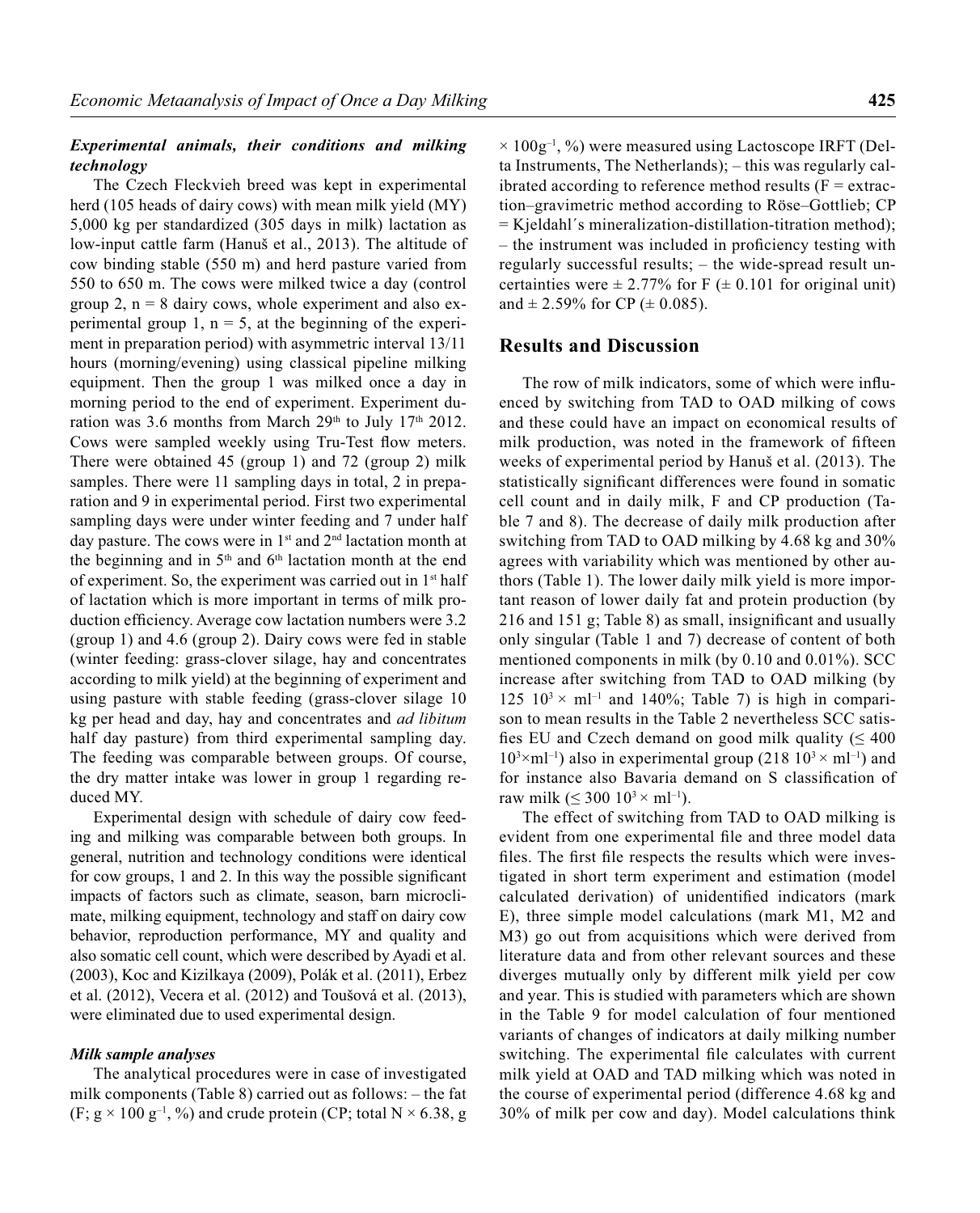over with MY 7,000 liters per cow and year and go out from its decrease at OAD milking by 20, 25 and 30%. The concentrate costs go out from presupposition that pasture and other roughage feed nutrients cover the year MY (roughage production effect) 3,200 liters of milk and there is calculated the consumption of 0.5 kg of concentrate for dairy cows per each liter of milk over this threshold at price 7.00 CzC per kg. Roughage costs for milk production of 3,200 liters per cow are estimated according to results which were investigated in enterprise file (Kvapilík et al., 2012) similarly as labour costs as well. The difference between cow groups in other items (1,500 CzC per cow and year as profit of OAD milked cows) is estimation from tentative investigation of experimental results (especially energy consumption and transport costs) and according to data from the Table 4. In most of cases, the higher SCC in milk of cows with OAD milking does not influence milk price and also its appropriate classification into S or Q class nevertheless it can increase costs on quarter milk sample analysis but only in insignificant way.

In Bavaria, there is the basic milk price fixed for F and CP content 4.2% and 3.4%. For higher or lower content the milk price is increased or decreased by 4.1 cents (it means  $1.07$  CzC) per "protein unit" and  $2.7$  cents  $(0.70)$  $CzC$ ) per "fat unit". Therefore, in the Table 9, there is thought and calculated with a slight decrease of purchase (farmer) milk price at evaluation of experiment due to lower fat percentage and with a price increase in models because of presupposed fat and protein percentage increase by 0.13 and 0.11%, and sales by 0.09 and 0.12 CzC per liter respectively.

In the Table 10, there is evident from tentative indicators of rearing of milked cows before and after switching to OAD milking that the economical results of milk production are exacerbated after the omission of one milking for all studied variants. In the framework of evaluation of experimental results there is decrease of costs by 9,525 CzC  $(20\%)$ , sales for milk by 13,580 CzC  $(31\%)$  and profit (the increase of loss) by  $4,055$  CzC. The identified lower fat percentage during OAD milking (by 0.10%) reduced annual milk sales by only 270 CzC per cow and year, approximately.

This fact is evident from model calculations that an economic loss of milk production at OAD milking is the higher, the greater the decrease in milk yield per cow. The reason is the faster reduction of the volume of milk sales than the costs of rearing of dairy cows. With the reduction in milk yield of 7,000 liters by 20, 25 and 30% the milk sales were reduced by 18, 23 and 28%, calculated costs by 16, 19 and 21% and profit by 1,288, 2,825 and 4,360 CzC. The increase in the purchase milk price by 0.21CzC per liter due to the higher milk F and CP content by 0.13 and 0.11% at OAD milking resulted in a marked increase in milk sales in the range from 1,030 to 1,175 CzC (2.7%). Results of the evaluation (experiment and model calculations) are in accordance with the most of European literature data. Some of them are included also in the Table 5. At decrease in milk yield of 30% after the transition to OAD milking there is reported reduction of profit by 230  $\epsilon$  (cca 5,980 CzC) per cow and this is comparable with model calculation at the same milk yield decrease (4,362 CzC) in the Table 5. At the same time it is also evident from the results that the economic indicators of milk production at OAD milking are influenced by the same factors as at TAD milking. It is all about MY, costs and their main items and the purchase (farmer) milk price.

The grazing dairy farming performs also significant non–productive function beside production roles. It is a grazing respectively ecological use of PGAs and landscape maintenance in the cultural and natural state. These goals and targets are consistent with the current and also reformed agricultural policy and national Strategy for Growth (MZe Prague, Collective, 2012). As in the CR the ruminant grazing uses (Table 11) only around 50% of the current PGAs (Czech Statistical Office, Agrocensus, 2010), it would be useful and appropriate to support economically a non–productive activity, respectively cow grazing (for instance PGAs). The dairy company Friesland–Campina (Keurentjes, 2013, Friesland Campina und Nachhaltigkeit, citation in Kvapilík, 2013), the world fifth largest dairy group, devoted the annual amount of € 45 million (€ 0.50 per 100 kg of milk respectively) to support farmers engaged in pasture program (pasture 120 days or more and at least six hours a day with separate milk keeping). In all EU countries including the CR the rearing of suckling cows and sheep are subsidized to pay for non–productive functions. The pasture of milked cows could be proportionately and appropriately supported for the same reason as well. In addition to improving the ecological use of PGAs this pasture could have a positive impact also on milk production in the CR.

## **Conclusion**

The conclusions were deduced from obtained results in the course of short–period experiment with respect to chosen scientific literature references about changeover from twice to once a day milking. The OAD milking has following impacts as consequence under today conditions: – the reduced milk yield per cow by 20 or 30%;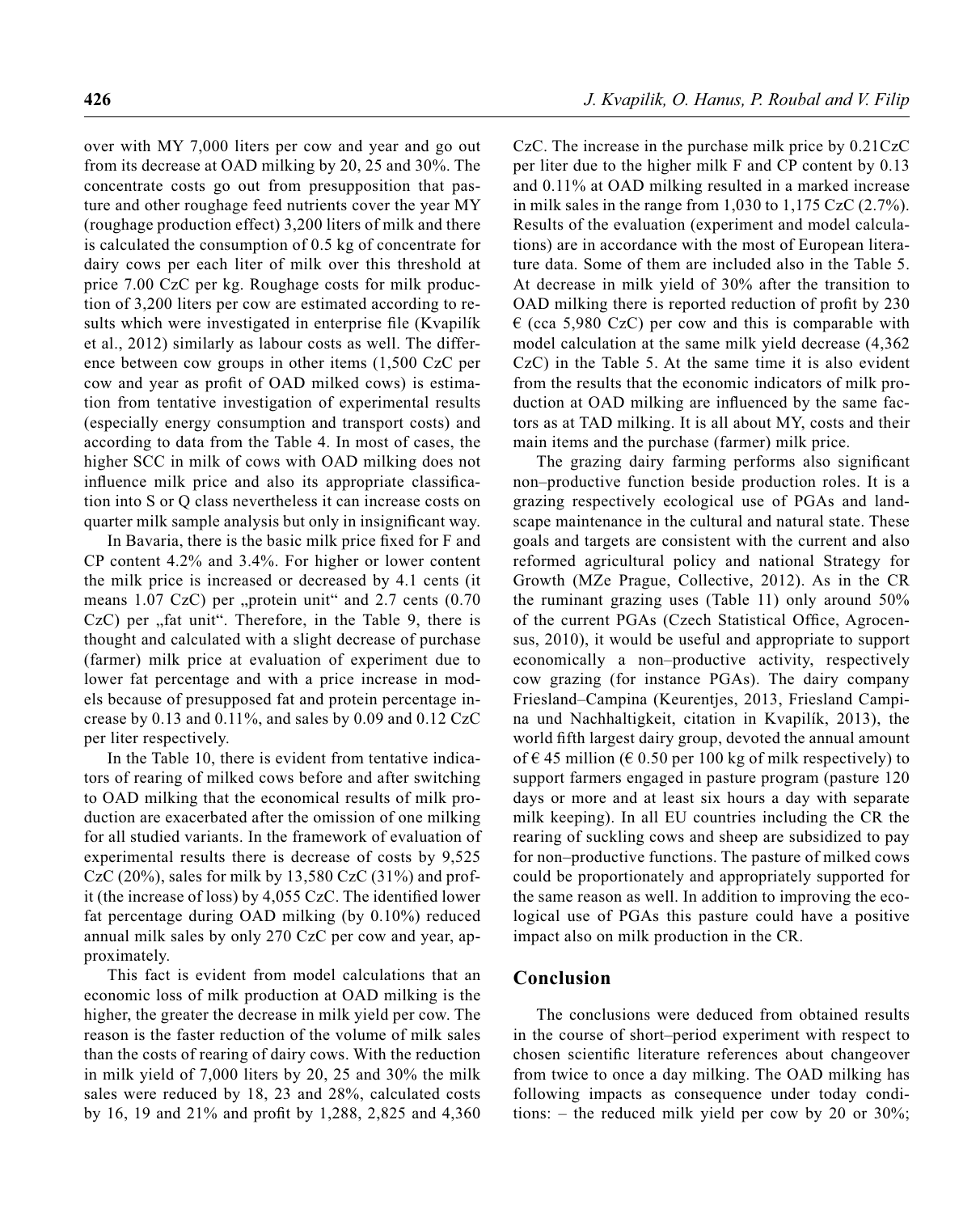– the slight increase of main milk components; – the decrease of consumption and costs on concentrates; – the decrease of labour costs; – the aggravation of economical indicators. In comparison with economical results of cow twice a day milking this fact is evident that it is not possible to reach the gain milk production at OAD milking in most of cases under current conditions.

Since 1990 the livestock of ruminants was reduced by 60% in the CR, the area of permanent grassland was increased by 20% and number of heads of farm ruminants per hectare of PGAs was decreased to 35%. Therefore, in consideration to lack of ruminants for exploitation of current PGAs (not only in the CR), the possibility of reasonable economical support for cow pasture should be entertained beside support of rearing of suckling cows and sheep. After that, from viewpoint of possibility of decrease of some cost items and from work and organization reasons, the OAD milking of dairy cows on pasture would be advantageous in row of cases.

#### *Acknowledgements*

This work was supported by projects MZe NAZV KUS QJ1210301, RO1415 and Research Plan No. 0002701404.

## **References**

**Agrocensus,** 2010. Farm Structure Survey and Survey on Agricultural Production Methods (analytical evaulation). *Czech Statistical Office* (CSO), 2010.

http://www.czso.cz/csu/redakce.nsf/i/home

- **Anderle, R. and D. Dalley,** 2007. Can you make money milking once a day (OAD)? In: Proceedings of the Once-a Day-Milking Conference, Hamilton, 2007, pp. 34–38.
- **Armstrong, D. P. and C. Ho,** 2009. Economic impact of switching to once-a-day milking on a dairy farm in northern Victoria. *Australian Farm Business Management Journal*, **6:** (1): 55–62.
- **Ayadi, M., G. Caja, X. Such and C. H. Knight,** 2003. Effect of omiting one milking weekly on lactational performances and morphological udder changes in dairy cows. *Journal of Dairy Science*, **86:** 2352–2358.
- Bayly, A., 2002: The Profitability of Milking Dairy Cows Once-A-Day all Season in New Zealand. Primary Industry Council, *Kellogg Rural Leadership Programme*, 2002.
- **Chauvin, L.,** 2005. Effets de la traite une fois par jour pendant l'ensemble de la lactation des vaches laitières prim'holstein, chez les primipares et durant trois lactations succes-sives. Thèse diplôme d'état de Docteur Vétérinaire, 20 janvier, *Faculté de Médecine de Nantes*, pp. 112.
- **Clark, D., D. Dalley, L. Hofmann et al.,** 2007. Milk Production from once-a-day (OAD). In: Proceedings of the Once-a Day-Milking Conference, Hamilton, 2007, pp. 3-8.
- **Clark, D. A., C. V. C. Phyn, M. J. Tong, S. J. Collis and D. E.**

**Dalley,** 2006. A systems comparison of once- versus twicedaily milking of pastured dairy cows. *Journal of Dairy Science*, **89:** 1854–1862.

**CMBA (CMSCH)**, 2013. Results of Milk Recording in the Czech Republic, Control Year 2011–2012. *Czech Moravian Breeders´ Corporation*, Inc.

http://www.cmsch.cz/

- **Collective,** 2012. Strategy for Growth Czech Agriculture and Food Industry in the Framework of EU Common Agrar Policy After 2013. *Ministry of Agriculture*, Prague, pp. 64.
- Cooper, C., 2000. Once-a-Day Milking: Possible and Profitable? *South Island Dairy* Event Proceedings, pp. 152–163. http:// search.seznam.cz/ svet?q=cooper%3A+once-a+day-milking
- **Dalley, D. and L. Hofmann,** 2008. Once a Day Milking for Lifestyle and Profit. Final Report, Dexcel, 2008 www.dexcel.co.nz
- **Dalley, D., D. Clark and N. Bateup,** 2007 a. Reproductive performance of cows milked once a day (OAD). In: Proceedings of the Once-a Day-Milking Conference, Hamilton, pp. 9–13.
- **Dalley, D., J. Lacy-Hulbert, D. Turner et al.,** 2007 b. Mastitis, somatic cell counts, animal health and once-a-day (OAD) milking. Proceedings of the Once-A Day-Milking Conference. Hamilton, 2007, pp. 28–33.
- **Davis, S. R., V. C. Farr and K. Stelwagen,** 1999. Regulation of yield loss and milk composition during once-daily milking: a review. *Livestock Production Science*, **59:** 77–94.
- **Erbez, M., K. Egil Boe, D. Falta and G. Chládek,** 2012. Crowding of dairy cows in a cubicle barn during the hot summer months. *Archiv für Tierzucht*, **55** (4): 325–331.
- **Gergovska, Z., Y. Mitev, T. Angelova, D. Yordanova and T. Miteva,** 2011. Effect of changes in body condition score on the milk yield of Holstein–Friesian and Brown Swiss cows. *Bulgarian Journal of Agricultural Science*, **17:** 837–845.
- **Glasneck, I.,** 2010. Auswirkung von einmaligem Melken am Tag auf die Milchbildung und Wirtschaftlichkeit der Milchviehhaltung.
- http://www.landwirtschaft-mlr.baden-wuerttemberg.de/servlet/ PB/show/1189792\_l1/
- **Guéguen, L., D. Pomiès and B. Rémond,** 2004. Ne plus traire qu'une fois par jour, In: Traite et Travail; Quelles Solutions Pour Réduire L'astreinte Liée À La Traite, *Collection Journées Techniques*, Institut de l'élevage, 2004, pp. 19–26.
- **Guimaraes, F. B. and K. Woodford,** 2005. Searching for productivity gains through 'once-a-day' milking on New Zealand's pastoral. In: 15<sup>th</sup> Congress - Developing Entrepre-Neurship Abilities to Feed the World in a Sustainable Way, *IFMA*, Brazil, pp. 145–150.

**Güteprüfung der Anlieferungsmilch durch den MPR Bayern**. https://www.mpr-bayern.de/

- **Hanuš, O., M. Vyletìlová, E. Samková, G. Chládek, V. Filip, P. Roubal, D. Falta and R. Seydlová,** 2013. Milk yield, composition and properties and cow mammary gland health at switching to once a day milking. *Animal Science Papers and Reports*, in opponent procedure.
- **Kennedy, J.,** 2012. French once a day milking options. *Irish Farmers Journal*.
- http: //www.farmersjournal.ie/site/index.php